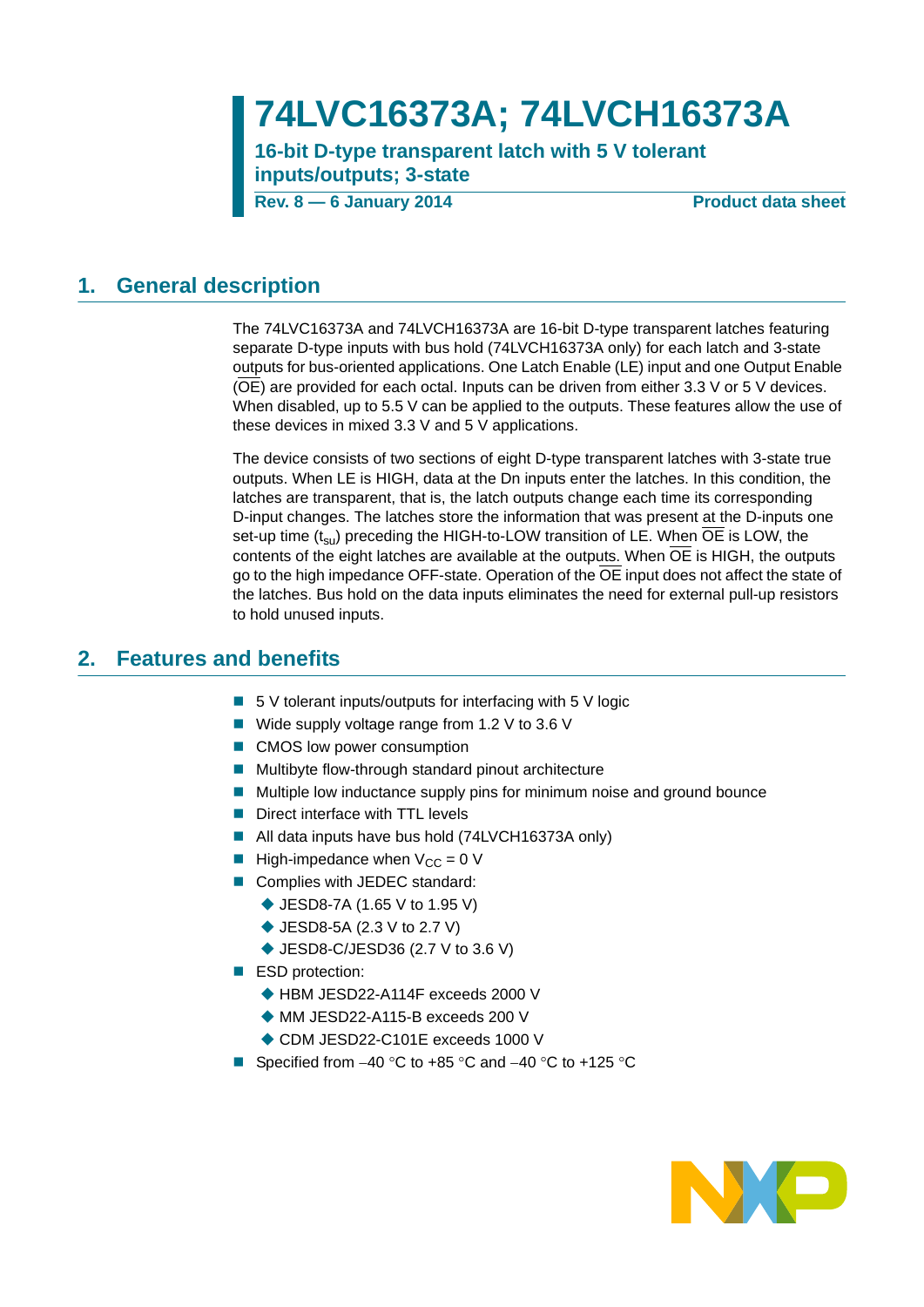**16-bit D-type transparent latch with 5 V tolerant inputs/outputs; 3-state**

### <span id="page-1-0"></span>**3. Ordering information**

| <b>Ordering information</b><br>Table 1. |                     |             |                                                 |          |
|-----------------------------------------|---------------------|-------------|-------------------------------------------------|----------|
| Type number                             | Package             |             |                                                 |          |
|                                         | Temperature range   | <b>Name</b> | <b>Description</b>                              | Version  |
| 74LVC16373ADGG                          | $-40$ °C to +125 °C | TSSOP48     | plastic thin shrink small outline package;      | SOT362-1 |
| 74LVCH16373ADGG                         |                     |             | 48 leads; body width 6.1 mm                     |          |
| 74LVC16373ADL                           | $-40$ °C to +125 °C | SSOP48      | plastic shrink small outline package; 48 leads; | SOT370-1 |
| 74LVCH16373ADL                          |                     |             | body width 7.5 mm                               |          |

# <span id="page-1-1"></span>**4. Functional diagram**

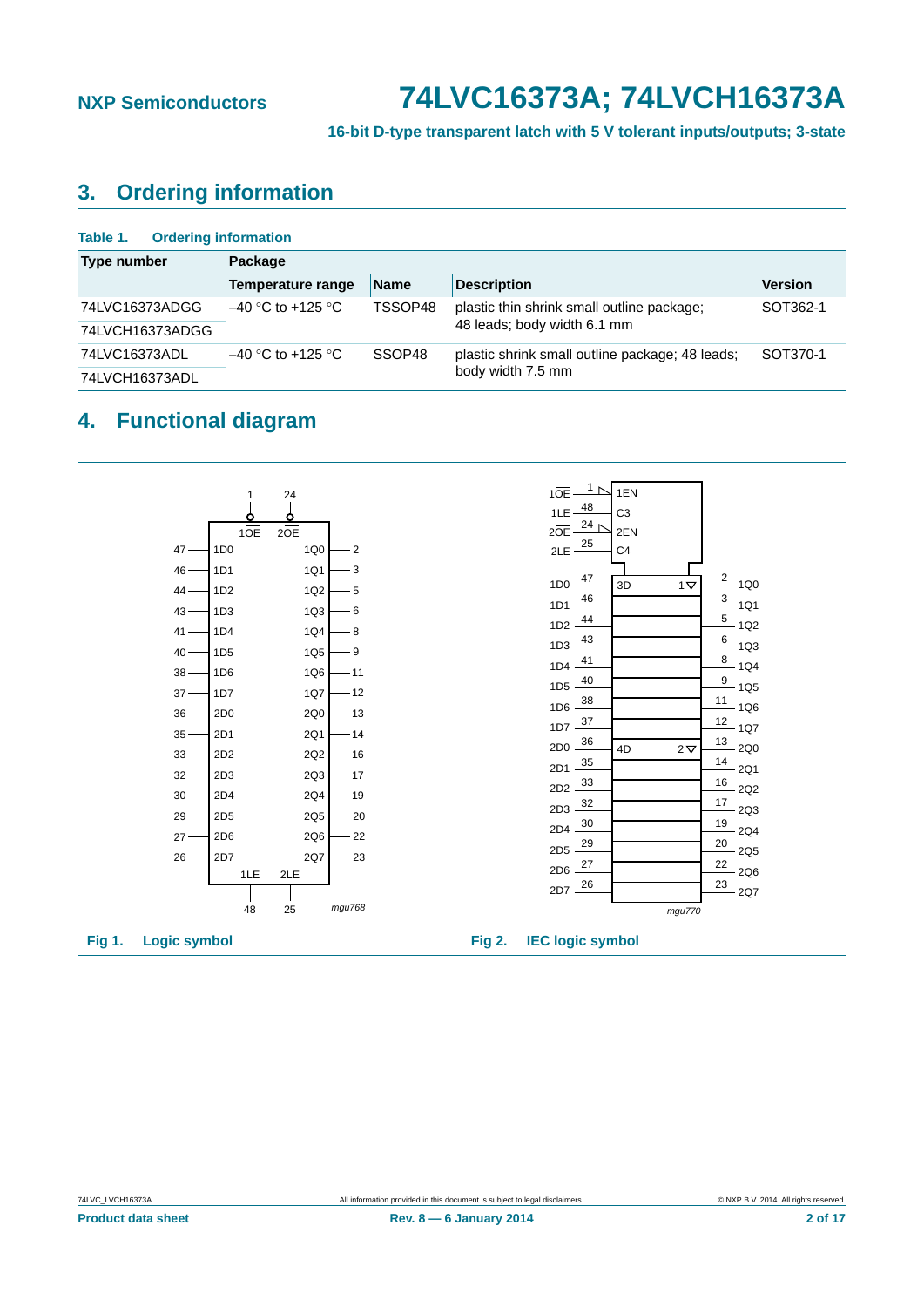**16-bit D-type transparent latch with 5 V tolerant inputs/outputs; 3-state**



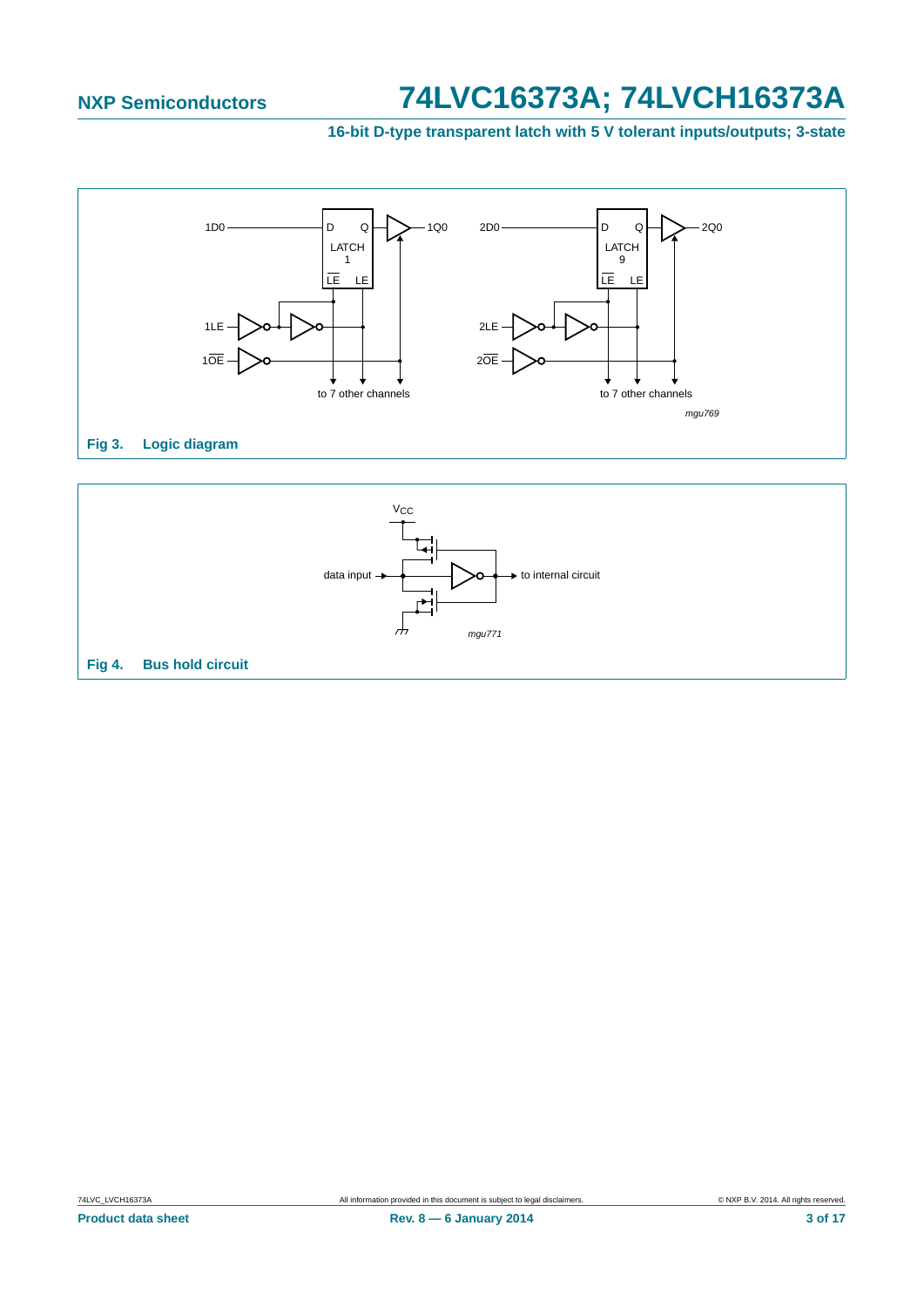**16-bit D-type transparent latch with 5 V tolerant inputs/outputs; 3-state**

## <span id="page-3-0"></span>**5. Pinning information**

### **5.1 Pinning**

<span id="page-3-1"></span>

### **5.2 Pin description**

<span id="page-3-2"></span>

| Table 2.         | <b>Pin description</b> |                                |                                  |
|------------------|------------------------|--------------------------------|----------------------------------|
| <b>Symbol</b>    |                        | <b>Pin</b>                     | <b>Description</b>               |
| 10E              |                        | 1                              | output enable input (active LOW) |
| $2\overline{OE}$ |                        | 24                             | output enable input (active LOW) |
| 1LE              |                        | 48                             | latch enable input (active HIGH) |
| 2LE              |                        | 25                             | latch enable input (active HIGH) |
| <b>GND</b>       |                        | 4, 10, 15, 21, 28, 34, 39, 45  | ground $(0 V)$                   |
| $V_{\rm CC}$     |                        | 7, 18, 31, 42                  | supply voltage                   |
| 1Q[0:7]          |                        | 2, 3, 5, 6, 8, 9, 11, 12       | data output                      |
| 2Q[0:7]          |                        | 13, 14, 16, 17, 19, 20, 22, 23 | data output                      |
| 1D[0:7]          |                        | 47, 46, 44, 43, 41, 40, 38, 37 | data input                       |
| 2D[0:7]          |                        | 36, 35, 33, 32, 30, 29, 27, 26 | data input                       |

<sup>74</sup>LVC\_LVCH16373A All information provided in this document is subject to legal disclaimers. © NXP B.V. 2014. All rights reserved.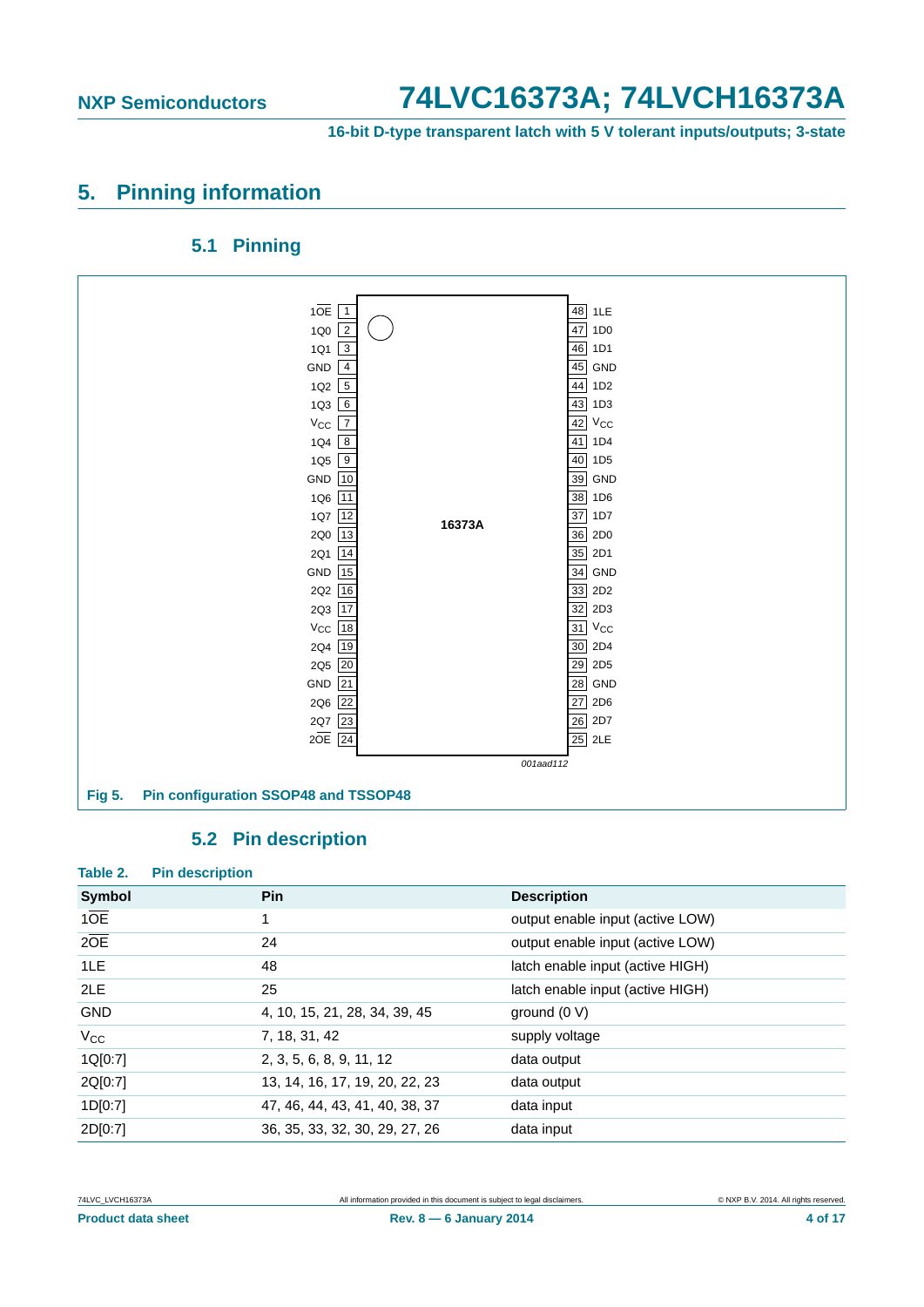**16-bit D-type transparent latch with 5 V tolerant inputs/outputs; 3-state**

## <span id="page-4-4"></span>**6. Functional description**

#### **Table 3. Function table**

*Per section of eight bits [\[1\]](#page-4-0).*

| <b>Operating modes</b>               | Input      |            | Internal latch | Output |            |
|--------------------------------------|------------|------------|----------------|--------|------------|
|                                      | <b>nOE</b> | <b>nLE</b> | nDn            |        | nQ0 to nQ7 |
| Enable and read register             |            | н          |                |        |            |
| (transparent mode)                   |            | н          | н              | н      | н          |
| Latch and read register              |            |            |                |        |            |
|                                      |            |            |                | н      | н          |
| Latch register and disable outputs H |            |            |                |        |            |
|                                      | Н          |            |                | Н      |            |

<span id="page-4-0"></span>[1] H = HIGH voltage level

h = HIGH voltage level one set-up time prior to the HIGH to LOW LE transition

L = LOW voltage level

l = LOW voltage level one set-up time prior to the HIGH to LOW LE transition

Z = high-impedance OFF-state

### <span id="page-4-5"></span>**7. Limiting values**

#### **Table 4. Limiting values**

*In accordance with the Absolute Maximum Rating System (IEC 60134). Voltages are referenced to GND (ground = 0 V).*

| <b>Symbol</b>    | <b>Parameter</b>        | <b>Conditions</b>                                  | <b>Min</b>                              | <b>Max</b>               | Unit |
|------------------|-------------------------|----------------------------------------------------|-----------------------------------------|--------------------------|------|
| $V_{\rm CC}$     | supply voltage          |                                                    | $-0.5$                                  | $+6.5$                   | V    |
| $I_{IK}$         | input clamping current  | $V_1 < 0$                                          | $-50$                                   | $\overline{\phantom{a}}$ | mA   |
| $V_{I}$          | input voltage           |                                                    | $\boxed{1}$<br>$-0.5$                   | $+6.5$                   | V    |
| $I_{OK}$         | output clamping current | $V_{\Omega}$ > $V_{\text{CC}}$ or $V_{\Omega}$ < 0 | $\overline{\phantom{a}}$                | ±50                      | mA   |
| $V_{\rm O}$      | output voltage          | output HIGH or LOW state                           | $\frac{[2]}{[2]}$ -0.5                  | $V_{\rm CC}$ + 0.5       | V    |
|                  |                         | output 3-state                                     | $\boxed{2}$<br>$-0.5$                   | $+6.5$                   | V    |
| $I_{\rm O}$      | output current          | $V_{\Omega} = 0$ V to $V_{\Omega}$                 | ٠                                       | ±50                      | mA   |
| $_{\rm{lcc}}$    | supply current          |                                                    | $\overline{\phantom{a}}$                | 100                      | mA   |
| <b>I</b> GND     | ground current          |                                                    | $-100$                                  | $\overline{\phantom{a}}$ | mA   |
| $T_{\text{stg}}$ | storage temperature     |                                                    | $-65$                                   | $+150$                   | °C   |
| $P_{\text{tot}}$ | total power dissipation | $T_{amb}$ = -40 °C to +125 °C                      | $\boxed{3}$<br>$\overline{\phantom{a}}$ | 500                      | mW   |

<span id="page-4-1"></span>[1] The minimum input voltage ratings may be exceeded if the input current ratings are observed.

<span id="page-4-2"></span>[2] The output voltage ratings may be exceeded if the output current ratings are observed.

<span id="page-4-3"></span>[3] Above 60 °C, the value of  $P_{tot}$  derates linearly with 5.5 mW/K.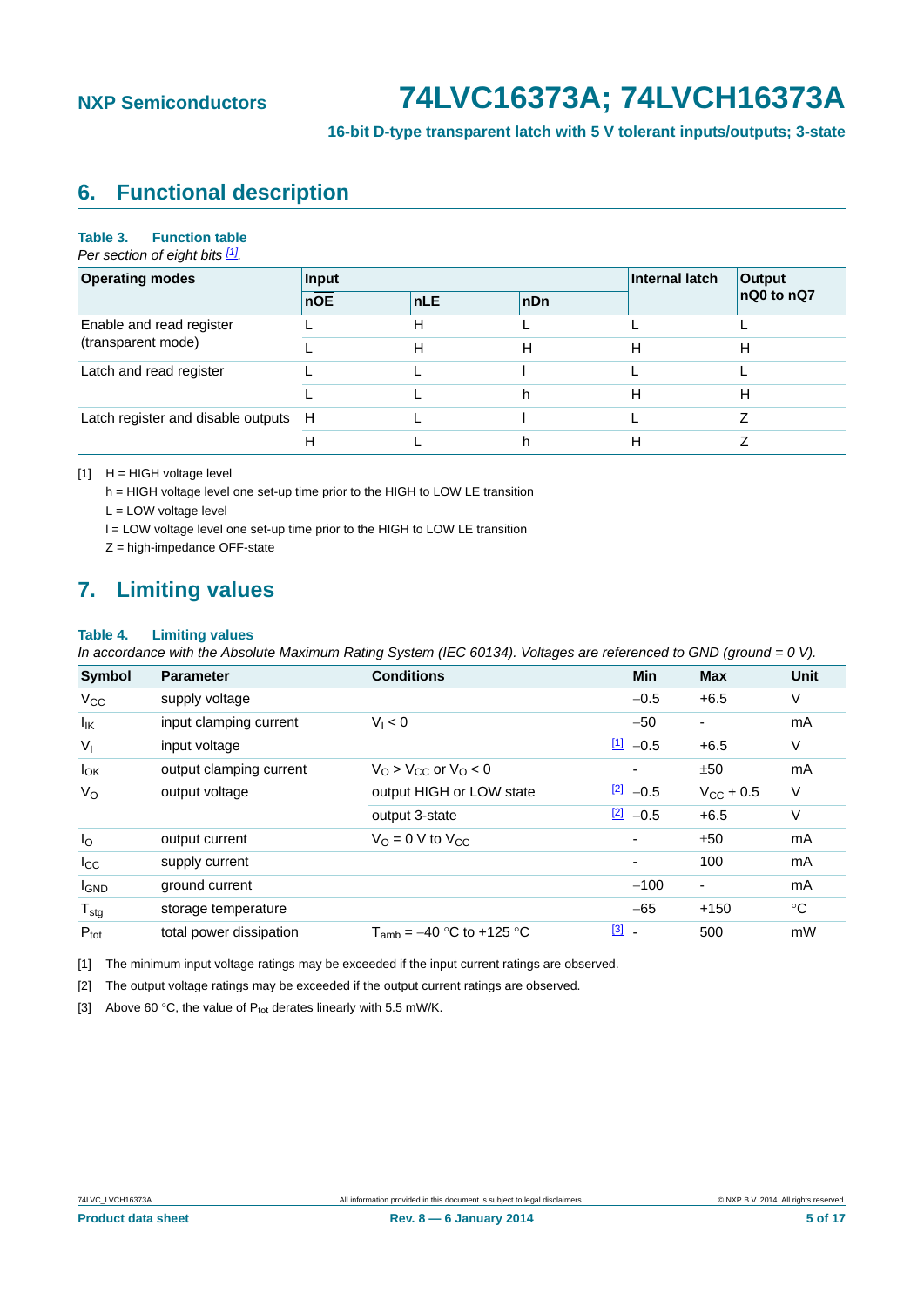**16-bit D-type transparent latch with 5 V tolerant inputs/outputs; 3-state**

# <span id="page-5-2"></span>**8. Recommended operating conditions**

<span id="page-5-0"></span>

| Table 5.                       | <b>Recommended operating conditions</b> |                                |       |            |              |             |  |
|--------------------------------|-----------------------------------------|--------------------------------|-------|------------|--------------|-------------|--|
| <b>Symbol</b>                  | <b>Parameter</b>                        | <b>Conditions</b>              | Min   | <b>Typ</b> | <b>Max</b>   | Unit        |  |
| $V_{\rm CC}$<br>supply voltage |                                         |                                | 1.65  | ۰          | 3.6          | ٧           |  |
|                                |                                         | functional                     | 1.2   | ٠          | 3.6          | V           |  |
| $V_{1}$                        | input voltage                           |                                | 0     | ٠          | 5.5          | V           |  |
| $V_{\rm O}$                    | output voltage                          | output HIGH or LOW state       | 0     | ٠          | $V_{\rm CC}$ | V           |  |
|                                |                                         | output 3-state                 | 0     | ٠          | 5.5          | V           |  |
| $T_{amb}$                      | ambient temperature                     | in free air                    | $-40$ | ٠          | $+125$       | $^{\circ}C$ |  |
| $\Delta t/\Delta V$            | input transition rise and fall rate     | $V_{\rm CC}$ = 1.65 V to 2.7 V | 0     | ٠          | 20           | ns/V        |  |
|                                |                                         | $V_{\rm CC}$ = 2.7 V to 3.6 V  | 0     | ٠          | 10           | ns/V        |  |
|                                |                                         |                                |       |            |              |             |  |

### <span id="page-5-3"></span>**9. Static characteristics**

#### <span id="page-5-1"></span>**Table 6. Static characteristics**

*At recommended operating conditions. Voltages are referenced to GND (ground = 0 V).*

|                       | Symbol Parameter                            | <b>Conditions</b>                                                 |                              | $-40$ °C to +85 °C       |                          | –40 °C to +125 °C        | <b>Unit</b>              |         |
|-----------------------|---------------------------------------------|-------------------------------------------------------------------|------------------------------|--------------------------|--------------------------|--------------------------|--------------------------|---------|
|                       |                                             |                                                                   | Min                          | Typ[1]                   | <b>Max</b>               | Min                      | <b>Max</b>               |         |
| V <sub>IH</sub>       | HIGH-level                                  | $V_{CC}$ = 1.2 V                                                  | 1.08                         |                          |                          | 1.08                     |                          | V       |
|                       | input voltage                               | $V_{CC}$ = 1.65 V to 1.95 V                                       | $0.65 \times V_{CC}$         | $\frac{1}{2}$            | ÷.                       | $0.65 \times V_{CC}$     | $\overline{\phantom{a}}$ | V       |
|                       |                                             | $V_{CC}$ = 2.3 V to 2.7 V                                         | 1.7                          | $\overline{\phantom{a}}$ | $\overline{\phantom{0}}$ | 1.7                      | $\blacksquare$           | V       |
|                       |                                             | $V_{CC}$ = 2.7 V to 3.6 V                                         | 2.0                          |                          |                          | 2.0                      |                          | V       |
| $V_{IL}$              | LOW-level<br>input voltage                  | $V_{\rm CC} = 1.2 V$                                              |                              |                          | 0.12                     | $\blacksquare$           | 0.12                     | V       |
|                       |                                             | $V_{CC}$ = 1.65 V to 1.95 V                                       |                              | ۰.                       | $0.35 \times V_{CC}$     | $\overline{\phantom{a}}$ | $0.35 \times V_{CC}$     | V       |
|                       |                                             | $V_{CC}$ = 2.3 V to 2.7 V                                         | $\overline{\phantom{a}}$     | $\blacksquare$           | 0.7                      | $\blacksquare$           | 0.7                      | V       |
|                       | $V_{CC}$ = 2.7 V to 3.6 V                   | $\overline{\phantom{a}}$                                          | $\blacksquare$               | 0.8                      | $\overline{\phantom{a}}$ | 0.8                      | V                        |         |
| <b>V<sub>OH</sub></b> | <b>HIGH-level</b><br>output<br>voltage      | $V_I = V_{IH}$ or $V_{IL}$                                        |                              |                          |                          |                          |                          |         |
|                       |                                             | $I_{\Omega} = -100 \mu A$ ;<br>$V_{\text{CC}}$ = 1.65 V to 3.6 V  | $V_{CC}$ – 0.2               |                          | $\overline{\phantom{0}}$ | $V_{CC}$ – 0.3           | $\overline{\phantom{a}}$ | $\vee$  |
|                       |                                             | $I_{\Omega}$ = -4 mA; $V_{\text{CC}}$ = 1.65 V                    | 1.2                          | ä,                       | $\frac{1}{2}$            | 1.05                     | $\blacksquare$           | $\vee$  |
|                       |                                             | $I_{\Omega}$ = -8 mA; $V_{\text{CC}}$ = 2.3 V                     | 1.8                          | ÷,                       | $\frac{1}{2}$            | 1.65                     | $\blacksquare$           | $\vee$  |
|                       |                                             | $I_{\text{O}} = -12 \text{ mA}$ ; $V_{\text{CC}} = 2.7 \text{ V}$ | 2.2                          | $\overline{\phantom{a}}$ | $\overline{\phantom{a}}$ | 2.05                     | $\overline{\phantom{a}}$ | V       |
|                       |                                             | $I_{\text{O}} = -18 \text{ mA}$ ; $V_{\text{CC}} = 3.0 \text{ V}$ | 2.4                          |                          |                          | 2.25                     | $\overline{\phantom{a}}$ | V       |
|                       |                                             | $I_{\text{O}} = -24 \text{ mA}$ ; $V_{\text{CC}} = 3.0 \text{ V}$ | 2.2                          |                          |                          | 2.0                      | $\overline{\phantom{a}}$ | $\vee$  |
| $V_{OL}$              | LOW-level                                   | $V_I = V_{IH}$ or $V_{IL}$                                        |                              |                          |                          |                          |                          |         |
|                       | output<br>voltage                           | $I_{\Omega} = 100 \mu A;$<br>$V_{CC}$ = 1.65 V to 3.6 V           |                              |                          | 0.2                      | $\blacksquare$           | 0.3                      | V       |
|                       |                                             | $IO = 4 mA$ ; $VCC = 1.65 V$                                      | -                            | $\overline{\phantom{0}}$ | 0.45                     | $\overline{\phantom{a}}$ | 0.65                     | V       |
|                       |                                             | $I_{\text{O}} = 8 \text{ mA}$ ; $V_{\text{CC}} = 2.3 \text{ V}$   |                              | $\overline{\phantom{a}}$ | 0.6                      | $\overline{\phantom{a}}$ | 0.8                      | V       |
|                       |                                             | $IO$ = 12 mA; $VCC$ = 2.7 V                                       | $\qquad \qquad \blacksquare$ | ۰.                       | 0.4                      | $\blacksquare$           | 0.6                      | V       |
|                       |                                             | $I_{\text{O}} = 24 \text{ mA}$ ; $V_{\text{CC}} = 3.0 \text{ V}$  |                              |                          | 0.55                     |                          | 0.8                      | $\vee$  |
| $I_1$                 | input leakage $V_{CC} = 3.6 V$ ;<br>current | $V_1 = 5.5 V$ or GND[2]                                           | -                            | ±0.1                     | ±5                       |                          | ±20                      | $\mu$ A |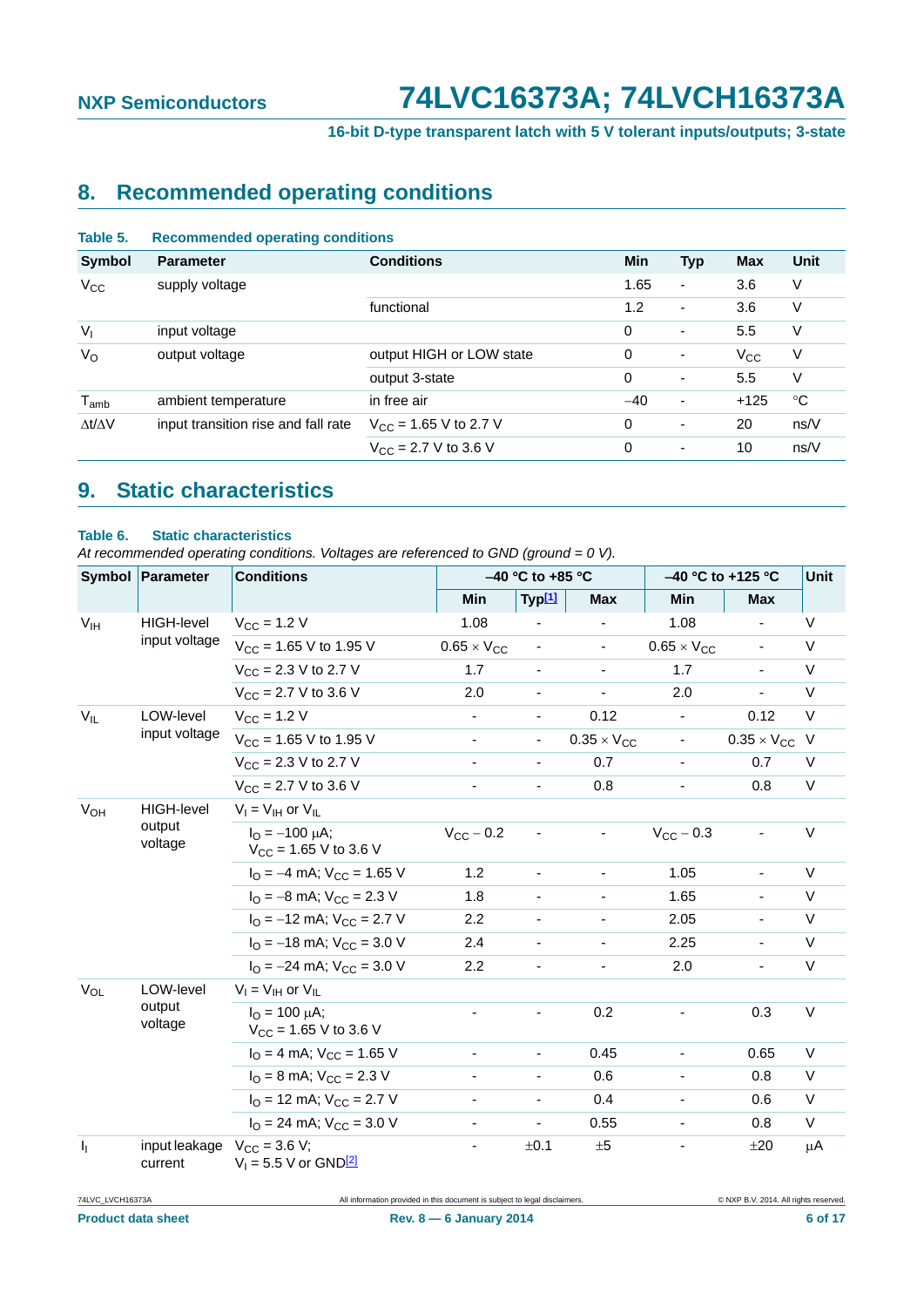#### **16-bit D-type transparent latch with 5 V tolerant inputs/outputs; 3-state**

|                         | Symbol Parameter                | <b>Conditions</b>                                                                            |                          | $-40$ °C to +85 °C       |                          |        | -40 °C to +125 °C            |         |  |
|-------------------------|---------------------------------|----------------------------------------------------------------------------------------------|--------------------------|--------------------------|--------------------------|--------|------------------------------|---------|--|
|                         |                                 |                                                                                              | Min                      | Typ <sup>[1]</sup>       | <b>Max</b>               | Min    | <b>Max</b>                   |         |  |
| $I_{OZ}$                | OFF-state<br>output<br>current  | $V_I = V_{IH}$ or $V_{IL}$ ; $V_{CC} = 3.6$ V;<br>$V_{\Omega}$ = 5.5 V or GND <sup>[2]</sup> |                          | ±0.1                     | ±5                       |        | ±20                          | $\mu$ A |  |
| $I_{OFF}$               | power-off<br>leakage<br>current | $V_{\rm CC} = 0$ V; V <sub>1</sub> or V <sub>O</sub> = 5.5 V                                 |                          | ±0.1                     | ±10                      |        | ±20                          | $\mu$ A |  |
| $I_{\rm CC}$            | supply<br>current               | $V_{CC}$ = 3.6 V; V <sub>1</sub> = V <sub>CC</sub> or GND;<br>$I_{\Omega} = 0$ A             |                          | 0.1                      | 20                       |        | 80                           | $\mu$ A |  |
| $\Delta I_{\text{CC}}$  | additional<br>supply<br>current | per input pin:<br>$V_{CC}$ = 2.7 V to 3.6 V;<br>$V_1 = V_{CC} - 0.6 V$ ; $I_0 = 0 A$         |                          | 5                        | 500                      |        | 5000                         | μA      |  |
| C <sub>1</sub>          | input<br>capacitance            | $V_{CC} = 0$ V to 3.6 V;<br>$V_1$ = GND to $V_{CC}$                                          | $\overline{\phantom{a}}$ | 5.0                      |                          |        |                              | pF      |  |
| <b>I</b> BHL            | bus hold                        | $V_{CC}$ = 1.65; $V_1$ = 0.58 $V_1^{\text{3}14}$                                             | 10                       | $\blacksquare$           | $\overline{\phantom{a}}$ | 10     | $\qquad \qquad \blacksquare$ | μA      |  |
|                         | LOW current                     | $V_{\text{CC}} = 2.3$ ; $V_{\text{I}} = 0.7$ V                                               | 30                       | $\blacksquare$           | $\overline{\phantom{a}}$ | 25     | $\blacksquare$               | $\mu$ A |  |
|                         |                                 | $V_{\text{CC}} = 3.0$ ; $V_{\text{I}} = 0.8$ V                                               | 75                       | $\overline{\phantom{a}}$ | $\overline{\phantom{a}}$ | 60     | $\overline{\phantom{a}}$     | μA      |  |
| <b>I</b> <sub>BHH</sub> | bus hold                        | $V_{CC}$ = 1.65; $V_1$ = 1.07 $V_1^{\text{3}[[4]}$                                           | $-10$                    | $\overline{\phantom{a}}$ | $\overline{\phantom{a}}$ | $-10$  | $\qquad \qquad \blacksquare$ | μA      |  |
|                         | <b>HIGH</b> current             | $V_{\text{CC}} = 2.3$ ; $V_{\text{I}} = 1.7$ V                                               | $-30$                    | $\overline{\phantom{a}}$ | $\overline{\phantom{a}}$ | $-25$  | $\overline{\phantom{a}}$     | μA      |  |
|                         |                                 | $V_{CC}$ = 3.0: $V_1$ = 2.0 V                                                                | $-75$                    | $\overline{\phantom{a}}$ | -                        | $-60$  | ٠                            | μA      |  |
| <b>I</b> BHLO           | bus hold                        | $V_{\text{CC}} = 1.95 \text{ V} \frac{3[5]}{2}$                                              | 200                      | $\overline{\phantom{a}}$ | -                        | 200    | $\qquad \qquad \blacksquare$ | μA      |  |
|                         | <b>LOW</b><br>overdrive         | $V_{\rm CC} = 2.7 V$                                                                         | 300                      | $\overline{\phantom{a}}$ | ٠                        | 300    | $\qquad \qquad \blacksquare$ | μA      |  |
|                         | current                         | $V_{\rm CC} = 3.6 V$                                                                         | 500                      |                          | $\overline{\phantom{a}}$ | 500    | $\qquad \qquad \blacksquare$ | μA      |  |
| <b>I</b> BHHO           | bus hold                        | $V_{CC} = 1.95 V^{3[5]}$                                                                     | $-200$                   | $\blacksquare$           | $\blacksquare$           | $-200$ | $\qquad \qquad \blacksquare$ | μA      |  |
|                         | <b>HIGH</b>                     | $V_{\rm CC} = 2.7 V$                                                                         | $-300$                   | $\overline{\phantom{a}}$ | $\overline{\phantom{a}}$ | $-300$ | $\overline{\phantom{a}}$     | $\mu$ A |  |
| overdrive<br>current    |                                 | $V_{CC} = 3.6 V$                                                                             | $-500$                   | $\overline{\phantom{a}}$ | $\overline{\phantom{a}}$ | $-500$ | $\overline{\phantom{a}}$     | μA      |  |

### **Table 6. Static characteristics** *…continued*

*At recommended operating conditions. Voltages are referenced to GND (ground = 0 V).*

<span id="page-6-0"></span>[1] All typical values are measured at V<sub>CC</sub> = 3.3 V (unless stated otherwise) and T<sub>amb</sub> = 25 °C.

<span id="page-6-1"></span>[2] The bus hold circuit is switched off when  $V_1 > V_{CC}$  allowing 5.5 V on the input pin.

<span id="page-6-2"></span>[3] Valid for data inputs (74LVCH16373A) only; control inputs do not have a bus hold circuit.

<span id="page-6-3"></span>[4] The specified sustaining current at the data inputs holds the input below the specified  $V<sub>1</sub>$  level.

<span id="page-6-4"></span>[5] The specified overdrive current at the data input forces the data input to the opposite logic input state.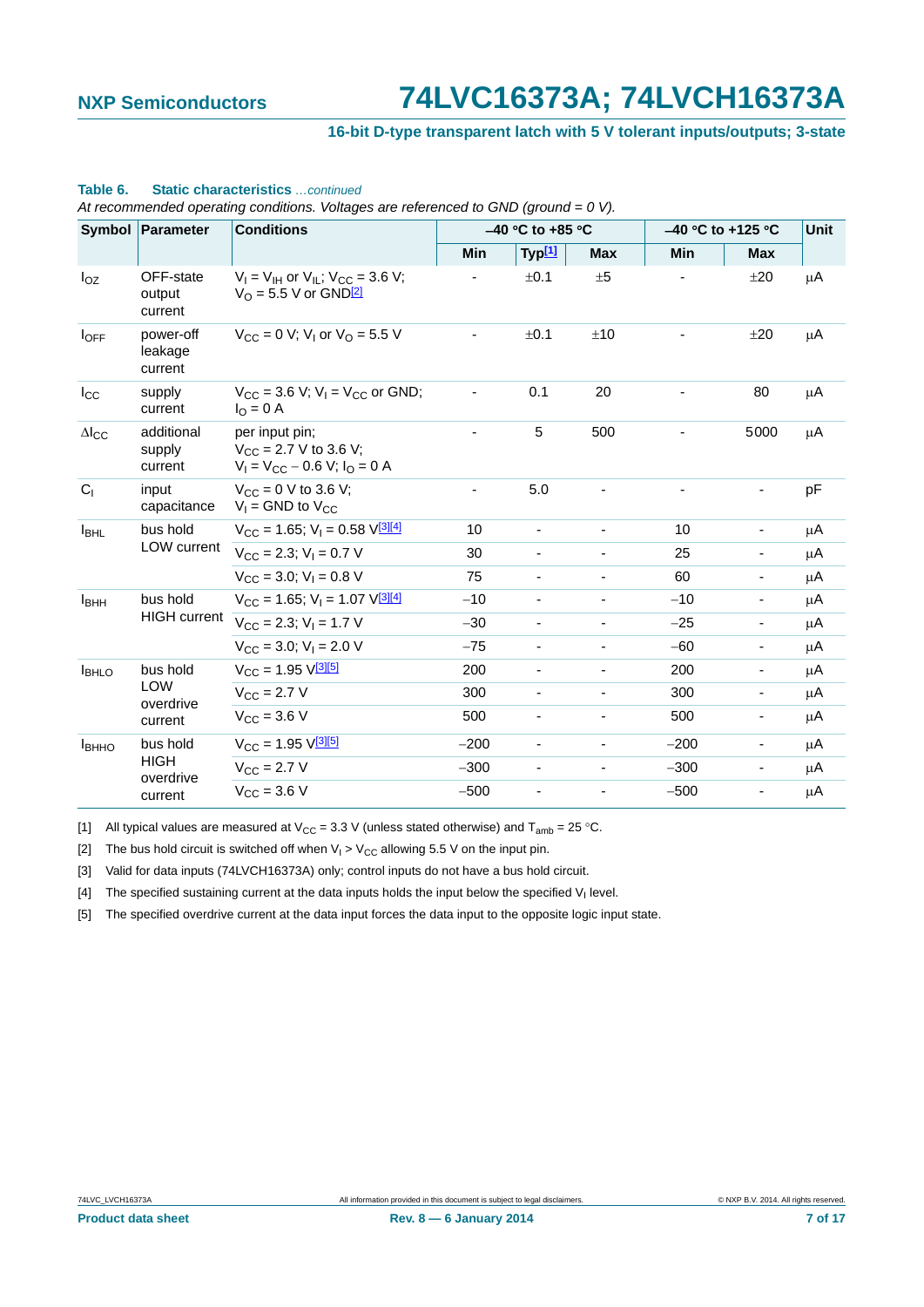**16-bit D-type transparent latch with 5 V tolerant inputs/outputs; 3-state**

# <span id="page-7-1"></span>**10. Dynamic characteristics**

#### <span id="page-7-0"></span>**Table 7. Dynamic characteristics**

*Voltages are referenced to GND (ground = 0 V). For test circuit see [Figure 10](#page-10-0).* 

| Symbol Parameter |              | <b>Conditions</b>           |       | $T_{amb}$ = -40 °C to +85 °C |                              |                          | $-40$ °C to +125 °C      |                              | Unit |
|------------------|--------------|-----------------------------|-------|------------------------------|------------------------------|--------------------------|--------------------------|------------------------------|------|
|                  |              |                             |       | Min                          | Typ[1]                       | <b>Max</b>               | Min                      | Max                          |      |
| $t_{pd}$         | propagation  | Dn to Qn; see Figure 6      | $[2]$ |                              |                              |                          |                          |                              |      |
|                  | delay        | $V_{CC}$ = 1.2 V            |       | $\overline{\phantom{m}}$     | 12                           | $\overline{\phantom{a}}$ | $\overline{\phantom{m}}$ | $\qquad \qquad \blacksquare$ | ns   |
|                  |              | $V_{CC}$ = 1.65 V to 1.95 V |       | 1.5                          | 5.4                          | 11.4                     | 1.5                      | 13.2                         | ns   |
|                  |              | $V_{CC}$ = 2.3 V to 2.7 V   |       | 1.0                          | 2.9                          | 5.7                      | 1.0                      | 6.6                          | ns   |
|                  |              | $V_{CC} = 2.7 V$            |       | 1.5                          | 2.9                          | 4.9                      | 1.5                      | 6.5                          | ns   |
|                  |              | $V_{CC}$ = 3.0 V to 3.6 V   |       | 1.0                          | 2.4                          | 4.4                      | 1.0                      | 5.5                          | ns   |
|                  |              | LE to Qn; see Figure 7      |       |                              |                              |                          |                          |                              |      |
|                  |              | $V_{CC}$ = 1.2 V            |       | $\overline{\phantom{0}}$     | 14                           | $\overline{\phantom{a}}$ | $\overline{\phantom{a}}$ | $\qquad \qquad \blacksquare$ | ns   |
|                  |              | $V_{CC}$ = 1.65 V to 1.95 V |       | 2.0                          | 6.4                          | 12.4                     | 2.0                      | 14.4                         | ns   |
|                  |              | $V_{CC}$ = 2.3 V to 2.7 V   |       | 1.5                          | 3.4                          | 6.1                      | 1.5                      | 7.1                          | ns   |
|                  |              | $V_{CC} = 2.7 V$            |       | 1.5                          | 3.0                          | 5.3                      | 1.5                      | 7.0                          | ns   |
|                  |              | $V_{CC}$ = 3.0 V to 3.6 V   |       | 1.5                          | 2.9                          | 4.8                      | 1.5                      | 6.0                          | ns   |
| $t_{en}$         | enable time  | OE to Qn; see Figure 8      | $[2]$ |                              |                              |                          |                          |                              |      |
|                  |              | $V_{CC}$ = 1.2 V            |       | $\overline{\phantom{0}}$     | 18                           | $\overline{\phantom{a}}$ | $\overline{\phantom{a}}$ | $\overline{\phantom{a}}$     | ns   |
|                  |              | $V_{CC}$ = 1.65 V to 1.95 V |       | 1.5                          | 5.5                          | 12.4                     | 1.5                      | 14.3                         | ns   |
|                  |              | $V_{CC}$ = 2.3 V to 2.7 V   |       | 1.0                          | 3.1                          | 6.6                      | 1.0                      | 7.6                          | ns   |
|                  |              | $V_{CC} = 2.7 V$            |       | 1.5                          | 3.3                          | 5.7                      | 1.5                      | 7.5                          | ns   |
|                  |              | $V_{CC}$ = 3.0 V to 3.6 V   |       | 1.0                          | 2.5                          | 4.9                      | 1.0                      | 6.5                          | ns   |
| $t_{dis}$        | disable time | OE to Qn; see Figure 8      | $[2]$ |                              |                              |                          |                          |                              |      |
|                  |              | $V_{CC}$ = 1.2 V            |       | $\overline{\phantom{0}}$     | 11                           | $\overline{\phantom{a}}$ | $\overline{\phantom{a}}$ | $\overline{\phantom{a}}$     | ns   |
|                  |              | $V_{CC}$ = 1.65 V to 1.95 V |       | 2.8                          | 4.5                          | 9.1                      | 2.8                      | 10.5                         | ns   |
|                  |              | $V_{CC}$ = 2.3 V to 2.7 V   |       | 1.0                          | 2.5                          | 5.1                      | 1.0                      | 6.0                          | ns   |
|                  |              | $V_{CC} = 2.7 V$            |       | 1.5                          | 3.3                          | 6.3                      | 1.5                      | 8.0                          | ns   |
|                  |              | $V_{CC}$ = 3.0 V to 3.6 V   |       | 1.5                          | 3.1                          | 5.4                      | 1.5                      | 7.0                          | ns   |
| t <sub>w</sub>   | pulse width  | LE HIGH; see Figure 7       |       |                              |                              |                          |                          |                              |      |
|                  |              | $V_{CC}$ = 1.65 V to 1.95 V |       | 5.0                          | $\qquad \qquad \blacksquare$ | ۰                        | 5.0                      | $\qquad \qquad \blacksquare$ | ns   |
|                  |              | $V_{CC}$ = 2.3 V to 2.7 V   |       | 4.0                          |                              |                          | 4.0                      |                              | ns   |
|                  |              | $V_{\text{CC}} = 2.7 V$     |       | 3.0                          | -                            | ۰                        | 3.0                      | $\overline{\phantom{a}}$     | ns   |
|                  |              | $V_{CC}$ = 3.0 V to 3.6 V   |       | 3.0                          | 2.0                          |                          | 3.0                      |                              | ns   |
| $t_{\rm su}$     | set-up time  | Dn to LE; see Figure 9      |       |                              |                              |                          |                          |                              |      |
|                  |              | $V_{CC}$ = 1.65 V to 1.95 V |       | 3.0                          |                              |                          | 3.0                      |                              | ns   |
|                  |              | $V_{CC}$ = 2.3 V to 2.7 V   |       | 2.5                          | $\overline{\phantom{0}}$     | -                        | 2.5                      | -                            | ns   |
|                  |              | $V_{CC}$ = 2.7 V            |       | 2.0                          |                              |                          | 2.0                      |                              | ns   |
|                  |              | $V_{CC}$ = 3.0 V to 3.6 V   |       | 2.0                          | 1.0                          | $\overline{\phantom{a}}$ | 2.0                      |                              | ns   |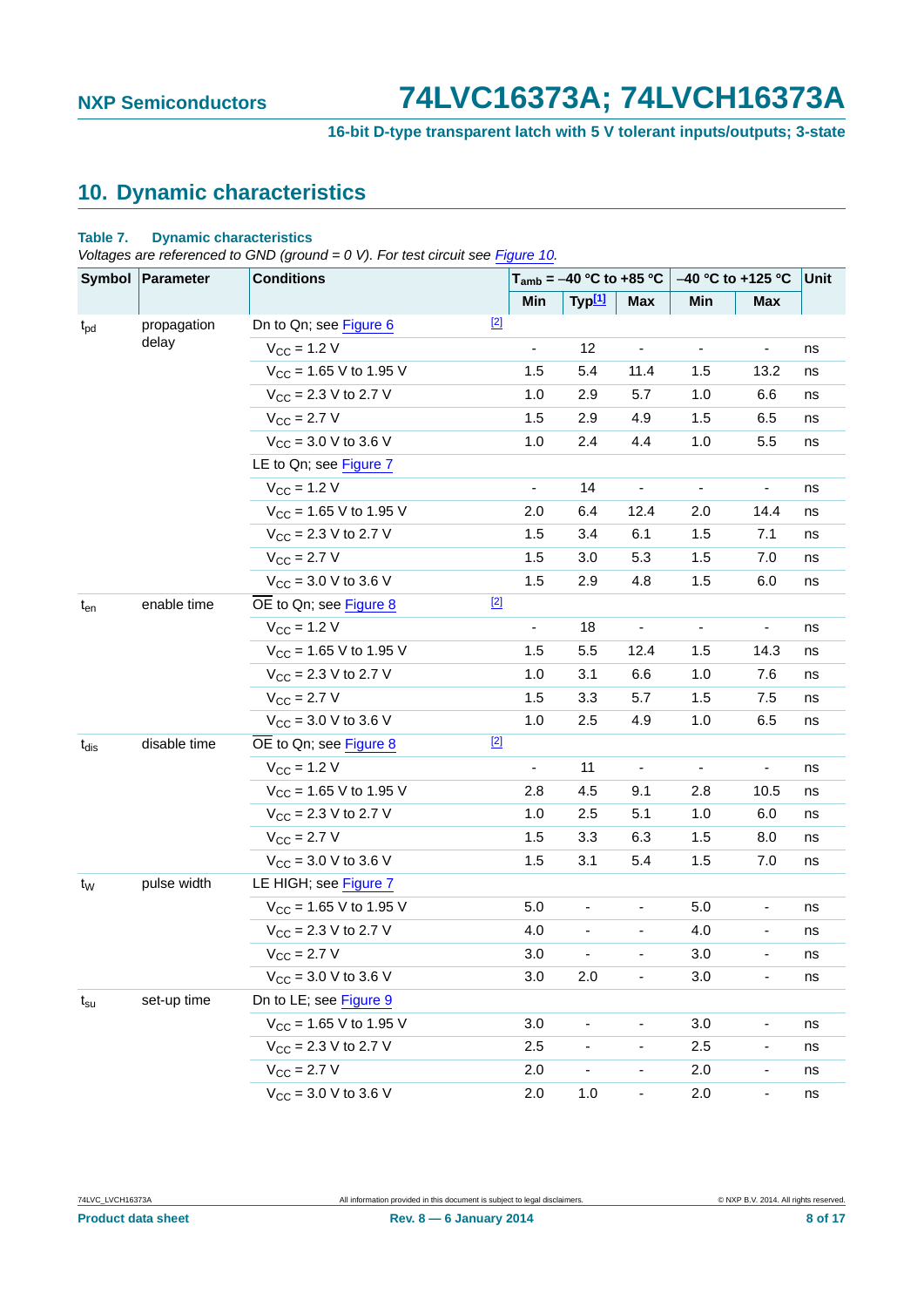#### **16-bit D-type transparent latch with 5 V tolerant inputs/outputs; 3-state**

| Symbol<br>Parameter |                            | <b>Conditions</b>                        |          | $T_{amb} = -40 °C$ to +85 °C |                          |                          | $-40$ °C to +125 °C Unit |                          |    |
|---------------------|----------------------------|------------------------------------------|----------|------------------------------|--------------------------|--------------------------|--------------------------|--------------------------|----|
|                     |                            |                                          |          | <b>Min</b>                   | Typ <b>[1]</b>           | <b>Max</b>               | <b>Min</b>               | <b>Max</b>               |    |
| th                  | hold time                  | Dn to LE; see Figure 9                   |          |                              |                          |                          |                          |                          |    |
|                     |                            | $V_{CC}$ = 1.65 V to 1.95 V              |          | 2.5                          | $\overline{\phantom{a}}$ | $\overline{\phantom{a}}$ | 2.5                      | $\overline{\phantom{a}}$ | ns |
|                     |                            | $V_{\rm CC}$ = 2.3 V to 2.7 V            |          | 2.0                          | $\overline{\phantom{a}}$ | $\overline{\phantom{a}}$ | 2.0                      | ۰                        | ns |
|                     |                            | $V_{C}$ = 2.7 V                          |          | 0.9                          | $\overline{\phantom{a}}$ | $\overline{\phantom{a}}$ | 0.9                      | $\overline{\phantom{a}}$ | ns |
|                     |                            | $V_{CC}$ = 3.0 V to 3.6 V                |          | $+0.9$                       | $-1.0$                   | $\overline{\phantom{a}}$ | $+0.9$                   | $\blacksquare$           | ns |
| $t_{\rm sk(o)}$     | output skew<br>time        | $V_{CC}$ = 3.0 V to 3.6 V                | $^{[3]}$ | $\blacksquare$               | $\blacksquare$           | 1.0                      | $\overline{\phantom{a}}$ | 1.5                      | ns |
| $C_{PD}$            | power                      | per input; $V_1$ = GND to $V_{CC}$       | $[4]$    |                              |                          |                          |                          |                          |    |
|                     | dissipation<br>capacitance | $V_{CC}$ = 1.65 V to 1.95 V              |          |                              | 10.8                     | $\overline{\phantom{a}}$ |                          |                          | pF |
|                     |                            | $V_{\text{CC}} = 2.3 \text{ V}$ to 2.7 V |          | ٠                            | 13.0                     | $\overline{\phantom{a}}$ | ٠                        | ۰                        | pF |
|                     |                            | $V_{\text{CC}} = 3.0 \text{ V}$ to 3.6 V |          | ٠                            | 15.0                     | $\overline{\phantom{a}}$ |                          |                          | рF |

#### **Table 7. Dynamic characteristics** *…continued*

*Voltages are referenced to GND (ground = 0 V). For test circuit see Figure 10.*

<span id="page-8-0"></span>[1] Typical values are measured at  $T_{amb} = 25 \degree C$  and  $V_{CC} = 1.2$  V, 1.8 V, 2.5 V, 2.7 V and 3.3 V respectively.

<span id="page-8-2"></span>[2]  $t_{\text{nd}}$  is the same as  $t_{\text{PI H}}$  and  $t_{\text{PHL}}$ .

 $t_{en}$  is the same as  $t_{PZ}$  and  $t_{PZH}$ .

 $t_{dis}$  is the same as  $t_{PLZ}$  and  $t_{PHZ}$ .

<span id="page-8-4"></span>[3] Skew between any two outputs of the same package switching in the same direction. This parameter is guaranteed by design.

<span id="page-8-5"></span>[4] C<sub>PD</sub> is used to determine the dynamic power dissipation (P<sub>D</sub> in  $\mu$ W).

 $P_D = C_{PD} \times V_{CC}^2 \times f_i \times N + \Sigma (C_L \times V_{CC}^2 \times f_o)$  where:

 $f_i$  = input frequency in MHz;  $f_0$  = output frequency in MHz

 $C_1$  = output load capacitance in pF

 $V_{CC}$  = supply voltage in Volts

 $N =$  number of inputs switching

 $\Sigma(C_L \times V_{CC}^2 \times f_0)$  = sum of the outputs

## <span id="page-8-6"></span><span id="page-8-3"></span>**11. Waveforms**

<span id="page-8-1"></span>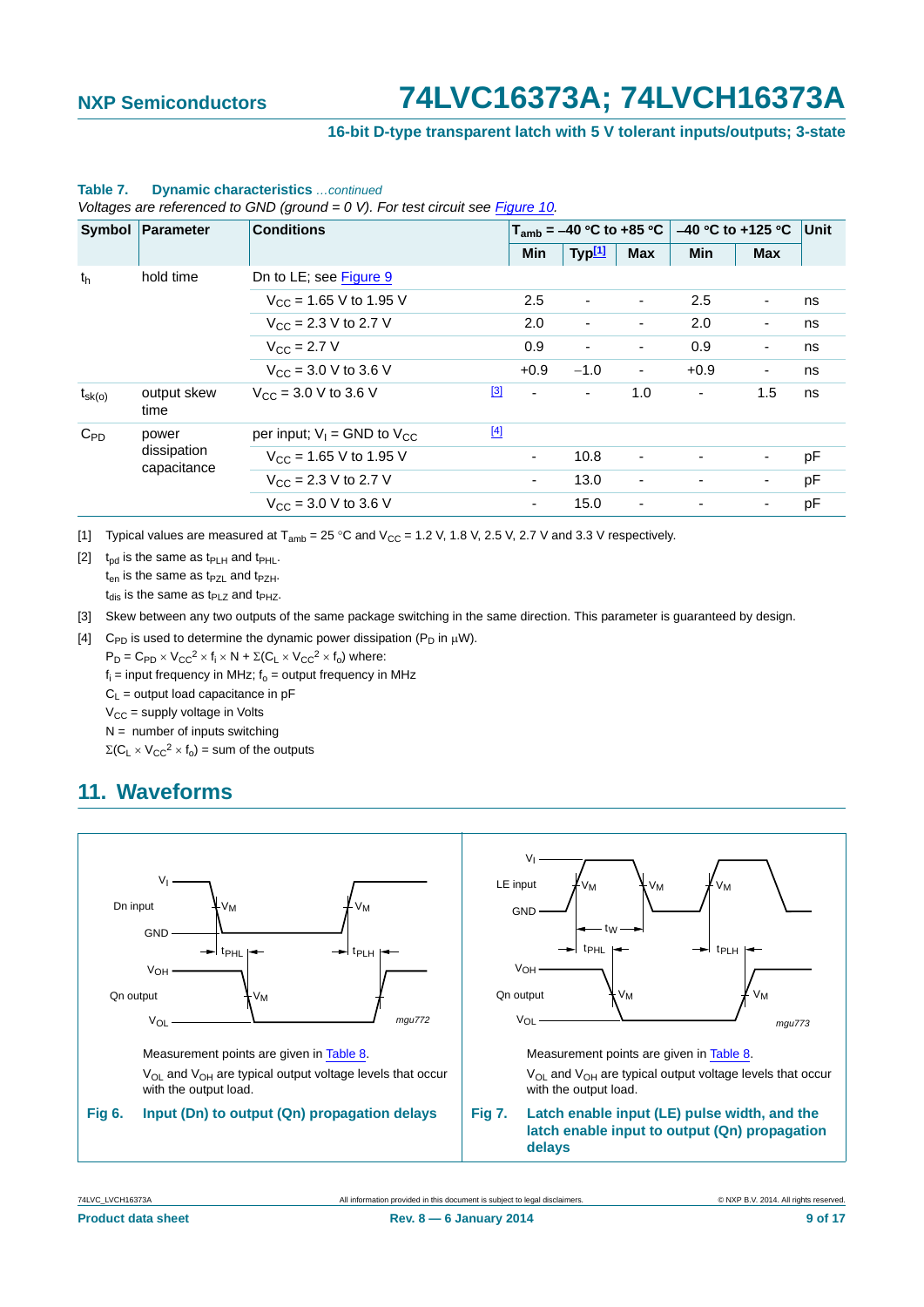**16-bit D-type transparent latch with 5 V tolerant inputs/outputs; 3-state**



<span id="page-9-1"></span><span id="page-9-0"></span>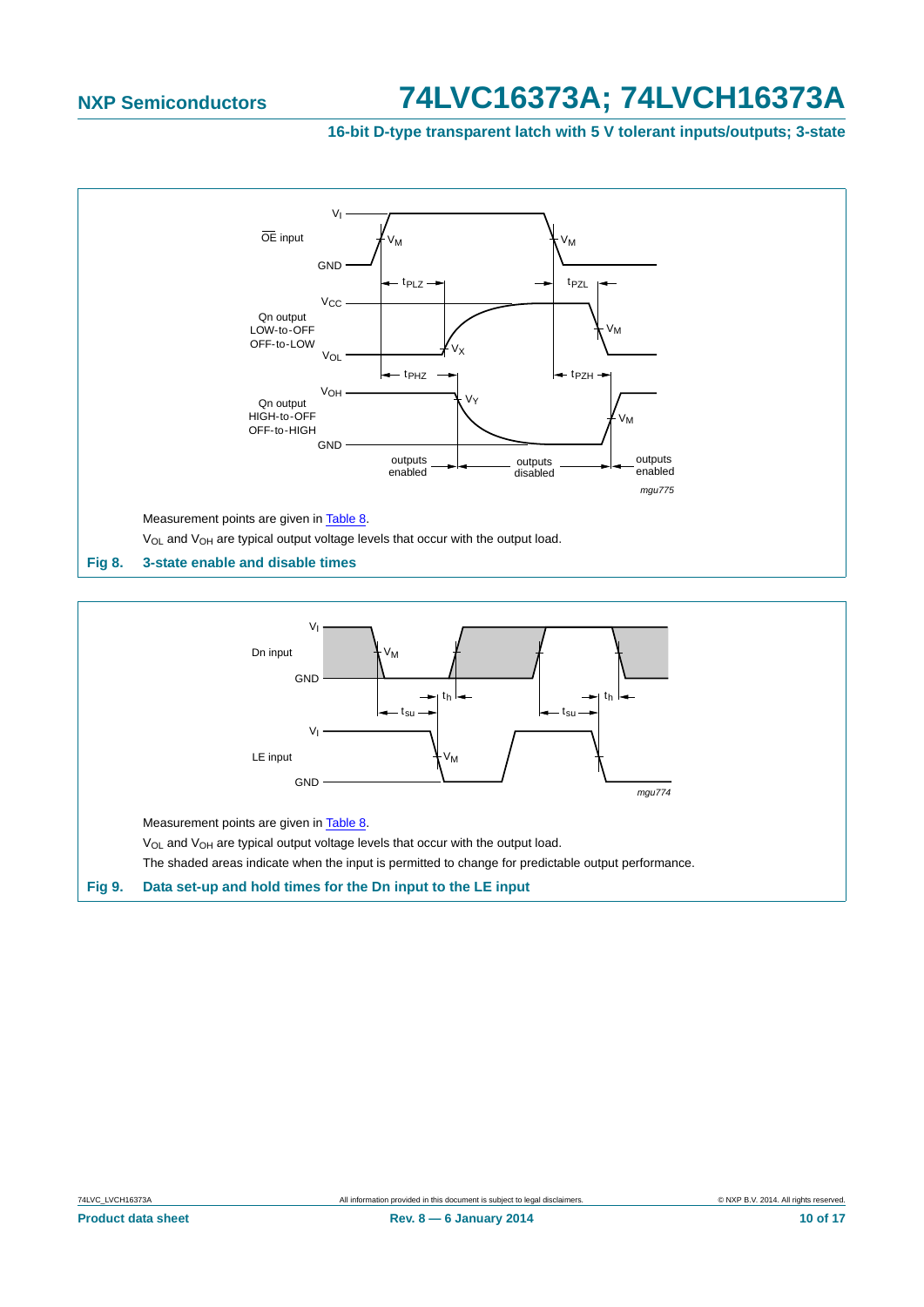### **16-bit D-type transparent latch with 5 V tolerant inputs/outputs; 3-state**

#### <span id="page-10-1"></span>**Table 8. Measurement points**

| <b>Supply voltage</b> | Input           |                     | <b>Output</b>              |                         |                      |  |
|-----------------------|-----------------|---------------------|----------------------------|-------------------------|----------------------|--|
| <b>V<sub>cc</sub></b> | $V_{\parallel}$ | Vм                  | V <sub>M</sub>             | V <sub>X</sub>          | <b>V<sub>Y</sub></b> |  |
| 1.2V                  | $V_{\rm CC}$    | $0.5 \times V_{CC}$ | $0.5 \times V_{CC}$        | $V_{\Omega I}$ + 0.15 V | $V_{OH} - 0.15 V$    |  |
| 1.65 V to 1.95 V      | $V_{\rm CC}$    | $0.5 \times V_{CC}$ | $0.5 \times V_{\text{CC}}$ | $V_{\Omega I}$ + 0.15 V | $V_{OH} - 0.15 V$    |  |
| 2.3 V to 2.7 V        | $V_{\rm CC}$    | $0.5 \times V_{CC}$ | $0.5 \times V_{\text{CC}}$ | $V_{\Omega I}$ + 0.15 V | $V_{OH} - 0.15 V$    |  |
| 2.7V                  | 2.7V            | 1.5V                | 1.5V                       | $V_{OL}$ + 0.3 V        | $V_{OH} - 0.3 V$     |  |
| 3.0 V to 3.6 V        | 2.7V            | 1.5V                | 1.5V                       | $V_{OL}$ + 0.3 V        | $V_{OH} - 0.3 V$     |  |



#### <span id="page-10-2"></span><span id="page-10-0"></span>**Table 9. Test data**

| <b>Supply voltage</b> | Input        |               | Load  |              | <b>VEXT</b>                         |                                     |                                     |
|-----------------------|--------------|---------------|-------|--------------|-------------------------------------|-------------------------------------|-------------------------------------|
|                       | $V_1$        | $ t_r, t_f $  | $C_L$ | $R_L$        | t <sub>PLH</sub> , t <sub>PHL</sub> | t <sub>PLZ</sub> , t <sub>PZL</sub> | t <sub>PHZ</sub> , t <sub>PZH</sub> |
| 1.2V                  | $V_{\rm CC}$ | $\leq$ 2 ns   | 30 pF | 1 k $\Omega$ | open                                | $2 \times V_{CC}$                   | <b>GND</b>                          |
| 1.65 V to 1.95 V      | $V_{\rm CC}$ | $\leq$ 2 ns   | 30pF  | 1 k $\Omega$ | open                                | $2 \times V_{CC}$                   | <b>GND</b>                          |
| 2.3 V to 2.7 V        | $V_{\rm CC}$ | $\leq$ 2 ns   | 30pF  | $500 \Omega$ | open                                | $2 \times V_{CC}$                   | <b>GND</b>                          |
| 2.7V                  | 2.7V         | $\leq$ 2.5 ns | 50pF  | 500 $\Omega$ | open                                | $2 \times V_{CC}$                   | <b>GND</b>                          |
| 3.0 V to 3.6 V        | 2.7V         | $\leq$ 2.5 ns | 50 pF | 500 $\Omega$ | open                                | $2 \times V_{CC}$                   | <b>GND</b>                          |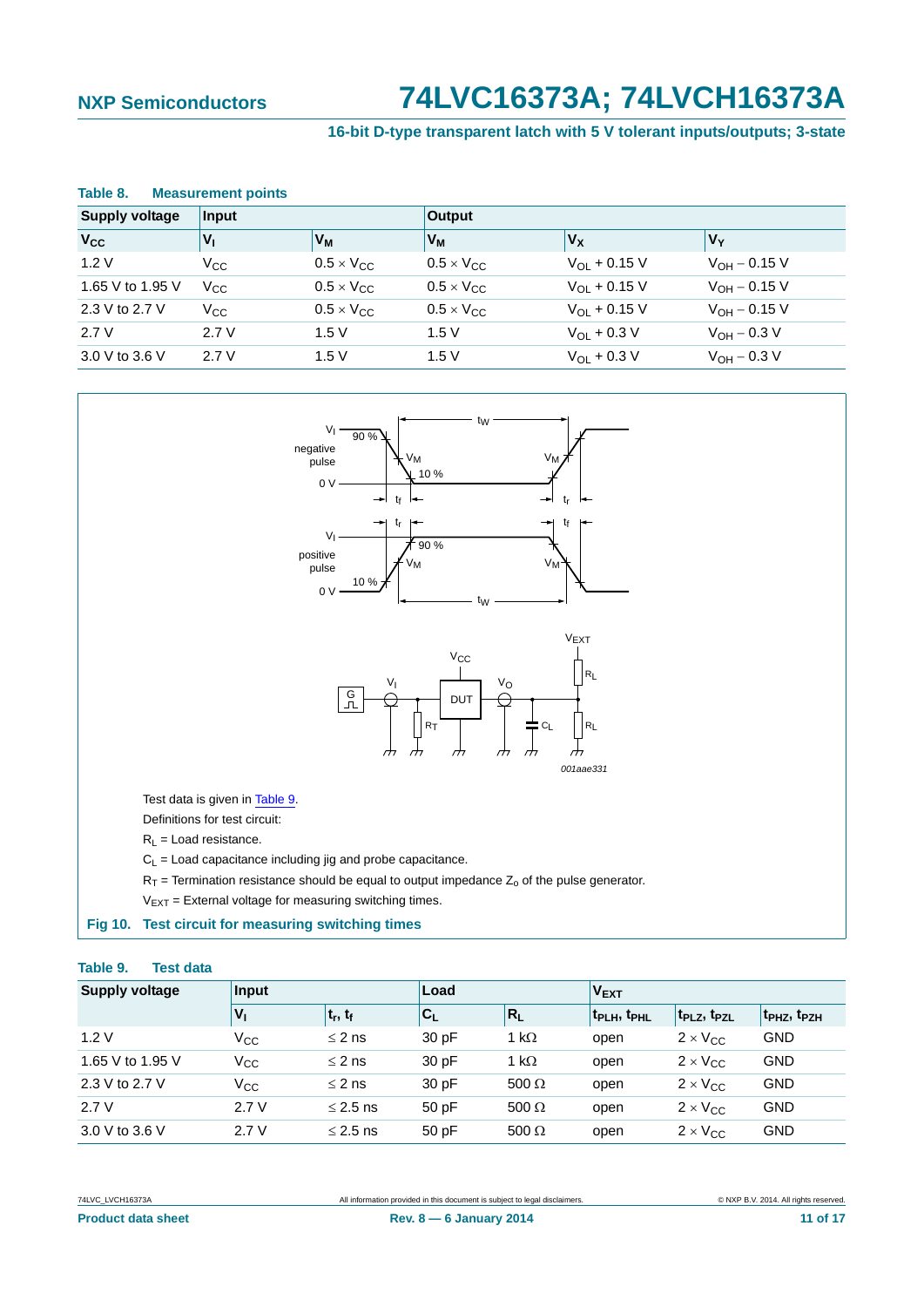**16-bit D-type transparent latch with 5 V tolerant inputs/outputs; 3-state**

## <span id="page-11-0"></span>**12. Package outline**



#### **Fig 11. Package outline SOT362-1 (TSSOP-48)**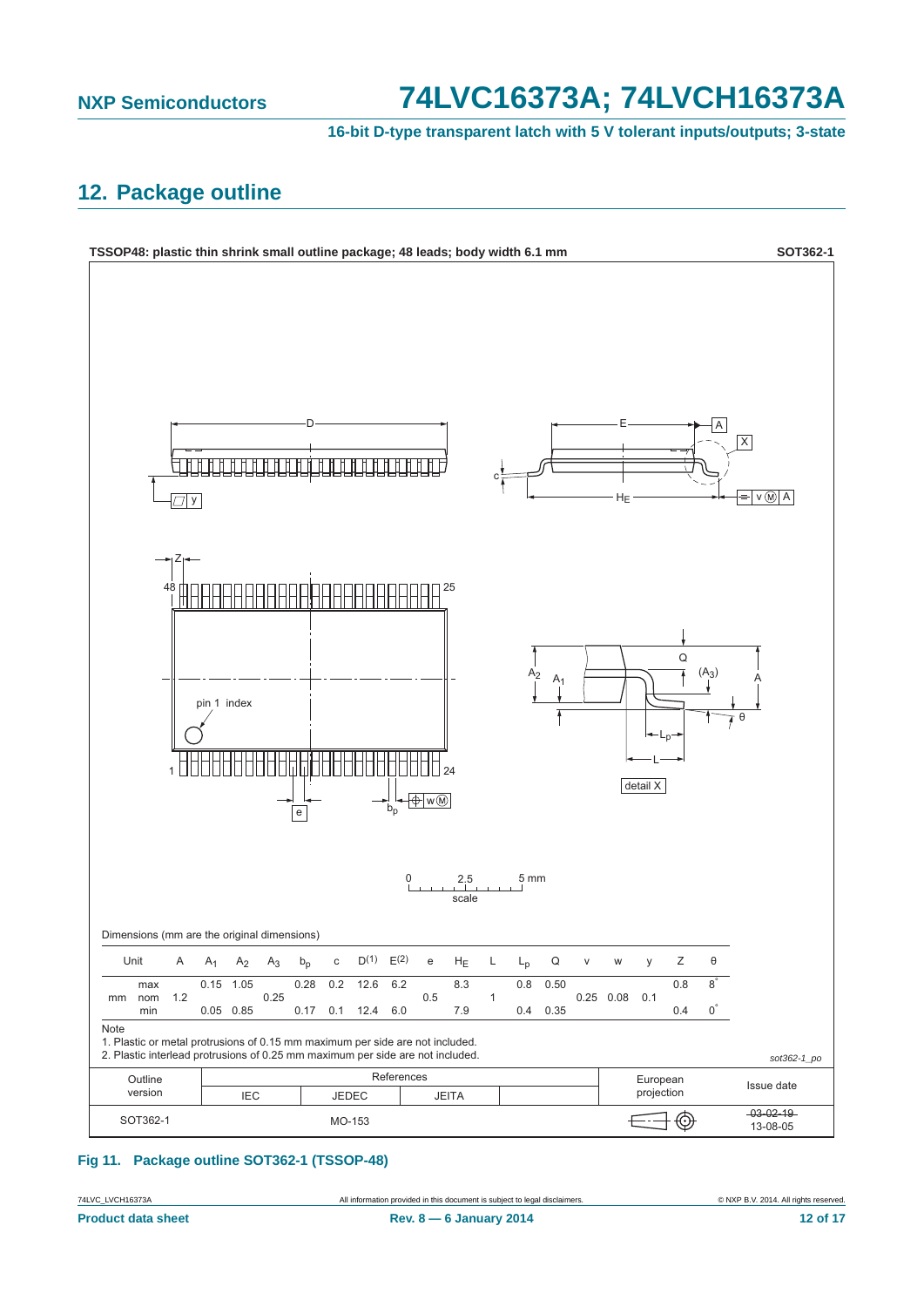**16-bit D-type transparent latch with 5 V tolerant inputs/outputs; 3-state**



#### **Fig 12. Package outline SOT370-1 (SSOP48)**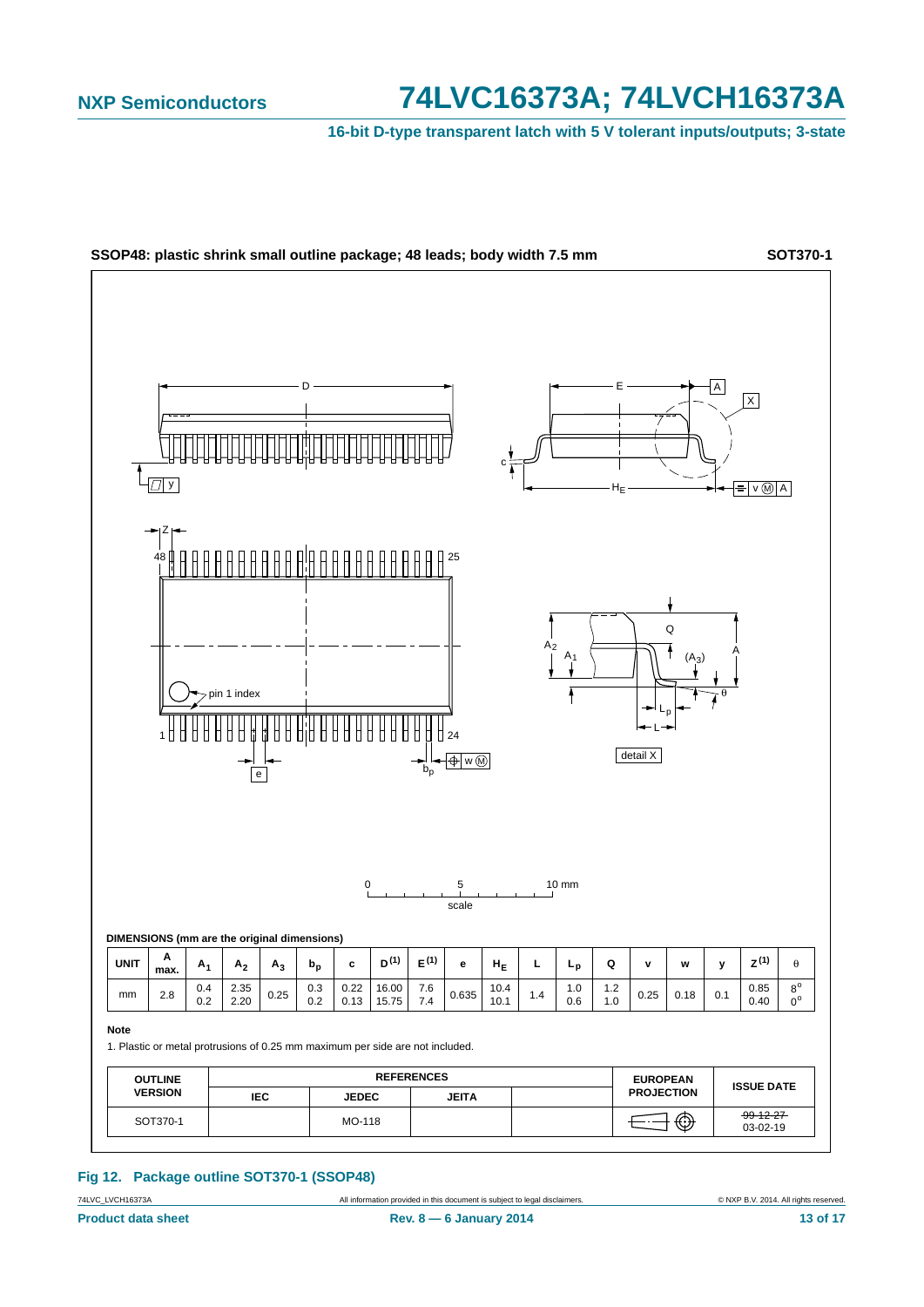**16-bit D-type transparent latch with 5 V tolerant inputs/outputs; 3-state**

# <span id="page-13-0"></span>**13. Abbreviations**

|            | <b>Table 10. Abbreviations</b> |
|------------|--------------------------------|
| Acronym    | <b>Description</b>             |
| <b>CDM</b> | <b>Charged Device Model</b>    |
| <b>DUT</b> | Device Under Test              |
| <b>ESD</b> | ElectroStatic Discharge        |
| <b>HBM</b> | Human Body Model               |
| МM         | Machine Model                  |
| <b>TTL</b> | Transistor-Transistor Logic    |

# <span id="page-13-1"></span>**14. Revision history**

| <b>Table 11. Revision history</b> |                                                                                                                        |                                         |                          |                                                                                |
|-----------------------------------|------------------------------------------------------------------------------------------------------------------------|-----------------------------------------|--------------------------|--------------------------------------------------------------------------------|
| <b>Document ID</b>                | <b>Release</b><br>date                                                                                                 | Data sheet status                       | Change<br>notice         | <b>Supersedes</b>                                                              |
| 74LVC_LVCH16373A v.8              | 20140106                                                                                                               | Product data sheet                      | $\overline{\phantom{a}}$ | 74LVC_LVCH16373A v.7                                                           |
| Modifications:                    |                                                                                                                        | General description corrected (errata). |                          |                                                                                |
| 74LVC LVCH16373A v.7              | 20130118                                                                                                               | Product data sheet                      |                          | 74LVC LVCH16373A v.6                                                           |
| Modifications:                    | The format of this data sheet has been redesigned to comply with the new identity<br>guidelines of NXP Semiconductors. |                                         |                          |                                                                                |
|                                   |                                                                                                                        |                                         |                          | Legal texts have been adapted to the new company name where appropriate.       |
|                                   | ranges.                                                                                                                |                                         |                          | Table 5, Table 6, Table 7, Table 8 and Table 9: values added for lower voltage |
| 74LVC_LVCH16373A v.6              | 20031208                                                                                                               | Product specification                   |                          | 74LVC LVCH16373A v.5                                                           |
| 74LVC LVCH16373A v.5              | 20021002                                                                                                               | Product specification                   | $\overline{a}$           | 74LVC H16373A v.4                                                              |
| 74LVC H16373A v.4                 | 19980317                                                                                                               | Product specification                   |                          | 74LVC16373A 74LVCH16373A v.3                                                   |
| 74LVC16373A 74LVCH16373A v.3      | 19980317                                                                                                               | Product specification                   |                          | 74LVC16373A v.2                                                                |
| 74LVC16373A v.2                   | 19970822                                                                                                               | Product specification                   | ٠                        | 74LVC16373A v.1                                                                |
| 74LVC16373A v.1                   |                                                                                                                        |                                         |                          |                                                                                |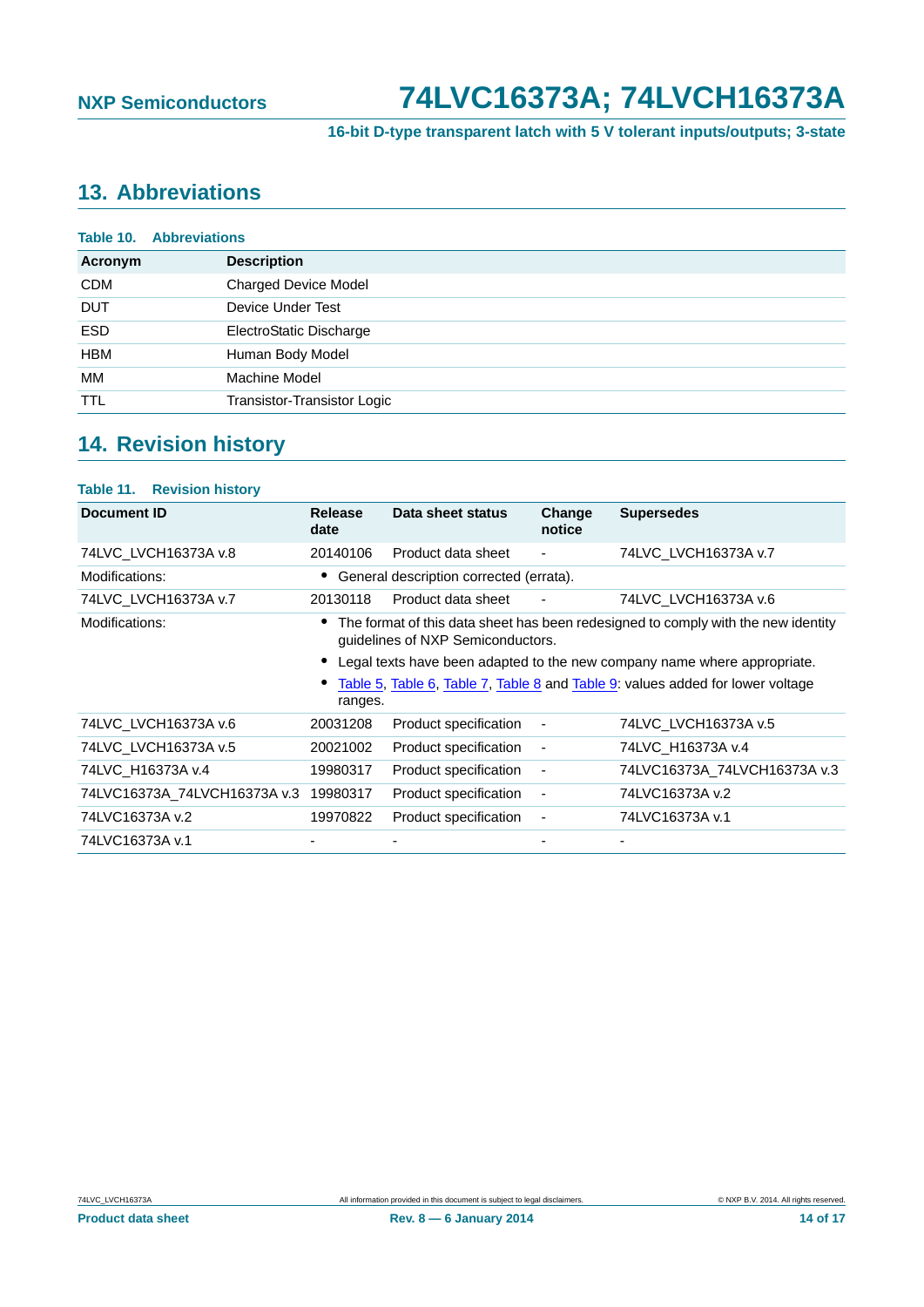**16-bit D-type transparent latch with 5 V tolerant inputs/outputs; 3-state**

## <span id="page-14-3"></span>**15. Legal information**

### <span id="page-14-4"></span>**15.1 Data sheet status**

| Document status[1][2]          | Product status <sup>[3]</sup> | <b>Definition</b>                                                                     |
|--------------------------------|-------------------------------|---------------------------------------------------------------------------------------|
| Objective [short] data sheet   | Development                   | This document contains data from the objective specification for product development. |
| Preliminary [short] data sheet | Qualification                 | This document contains data from the preliminary specification.                       |
| Product [short] data sheet     | Production                    | This document contains the product specification.                                     |

<span id="page-14-0"></span>[1] Please consult the most recently issued document before initiating or completing a design.

<span id="page-14-1"></span>[2] The term 'short data sheet' is explained in section "Definitions".

<span id="page-14-2"></span>[3] The product status of device(s) described in this document may have changed since this document was published and may differ in case of multiple devices. The latest product status<br>information is available on the Intern

### <span id="page-14-5"></span>**15.2 Definitions**

**Draft —** The document is a draft version only. The content is still under internal review and subject to formal approval, which may result in modifications or additions. NXP Semiconductors does not give any representations or warranties as to the accuracy or completeness of information included herein and shall have no liability for the consequences of use of such information.

**Short data sheet —** A short data sheet is an extract from a full data sheet with the same product type number(s) and title. A short data sheet is intended for quick reference only and should not be relied upon to contain detailed and full information. For detailed and full information see the relevant full data sheet, which is available on request via the local NXP Semiconductors sales office. In case of any inconsistency or conflict with the short data sheet, the full data sheet shall prevail.

**Product specification —** The information and data provided in a Product data sheet shall define the specification of the product as agreed between NXP Semiconductors and its customer, unless NXP Semiconductors and customer have explicitly agreed otherwise in writing. In no event however, shall an agreement be valid in which the NXP Semiconductors product is deemed to offer functions and qualities beyond those described in the Product data sheet.

### <span id="page-14-6"></span>**15.3 Disclaimers**

**Limited warranty and liability —** Information in this document is believed to be accurate and reliable. However, NXP Semiconductors does not give any representations or warranties, expressed or implied, as to the accuracy or completeness of such information and shall have no liability for the consequences of use of such information. NXP Semiconductors takes no responsibility for the content in this document if provided by an information source outside of NXP Semiconductors.

In no event shall NXP Semiconductors be liable for any indirect, incidental, punitive, special or consequential damages (including - without limitation - lost profits, lost savings, business interruption, costs related to the removal or replacement of any products or rework charges) whether or not such damages are based on tort (including negligence), warranty, breach of contract or any other legal theory.

Notwithstanding any damages that customer might incur for any reason whatsoever, NXP Semiconductors' aggregate and cumulative liability towards customer for the products described herein shall be limited in accordance with the *Terms and conditions of commercial sale* of NXP Semiconductors.

**Right to make changes —** NXP Semiconductors reserves the right to make changes to information published in this document, including without limitation specifications and product descriptions, at any time and without notice. This document supersedes and replaces all information supplied prior to the publication hereof.

**Suitability for use —** NXP Semiconductors products are not designed, authorized or warranted to be suitable for use in life support, life-critical or safety-critical systems or equipment, nor in applications where failure or malfunction of an NXP Semiconductors product can reasonably be expected to result in personal injury, death or severe property or environmental damage. NXP Semiconductors and its suppliers accept no liability for inclusion and/or use of NXP Semiconductors products in such equipment or applications and therefore such inclusion and/or use is at the customer's own risk.

**Applications —** Applications that are described herein for any of these products are for illustrative purposes only. NXP Semiconductors makes no representation or warranty that such applications will be suitable for the specified use without further testing or modification.

Customers are responsible for the design and operation of their applications and products using NXP Semiconductors products, and NXP Semiconductors accepts no liability for any assistance with applications or customer product design. It is customer's sole responsibility to determine whether the NXP Semiconductors product is suitable and fit for the customer's applications and products planned, as well as for the planned application and use of customer's third party customer(s). Customers should provide appropriate design and operating safeguards to minimize the risks associated with their applications and products.

NXP Semiconductors does not accept any liability related to any default, damage, costs or problem which is based on any weakness or default in the customer's applications or products, or the application or use by customer's third party customer(s). Customer is responsible for doing all necessary testing for the customer's applications and products using NXP Semiconductors products in order to avoid a default of the applications and the products or of the application or use by customer's third party customer(s). NXP does not accept any liability in this respect.

**Limiting values —** Stress above one or more limiting values (as defined in the Absolute Maximum Ratings System of IEC 60134) will cause permanent damage to the device. Limiting values are stress ratings only and (proper) operation of the device at these or any other conditions above those given in the Recommended operating conditions section (if present) or the Characteristics sections of this document is not warranted. Constant or repeated exposure to limiting values will permanently and irreversibly affect the quality and reliability of the device.

**Terms and conditions of commercial sale —** NXP Semiconductors products are sold subject to the general terms and conditions of commercial sale, as published at<http://www.nxp.com/profile/terms>, unless otherwise agreed in a valid written individual agreement. In case an individual agreement is concluded only the terms and conditions of the respective agreement shall apply. NXP Semiconductors hereby expressly objects to applying the customer's general terms and conditions with regard to the purchase of NXP Semiconductors products by customer.

**No offer to sell or license —** Nothing in this document may be interpreted or construed as an offer to sell products that is open for acceptance or the grant, conveyance or implication of any license under any copyrights, patents or other industrial or intellectual property rights.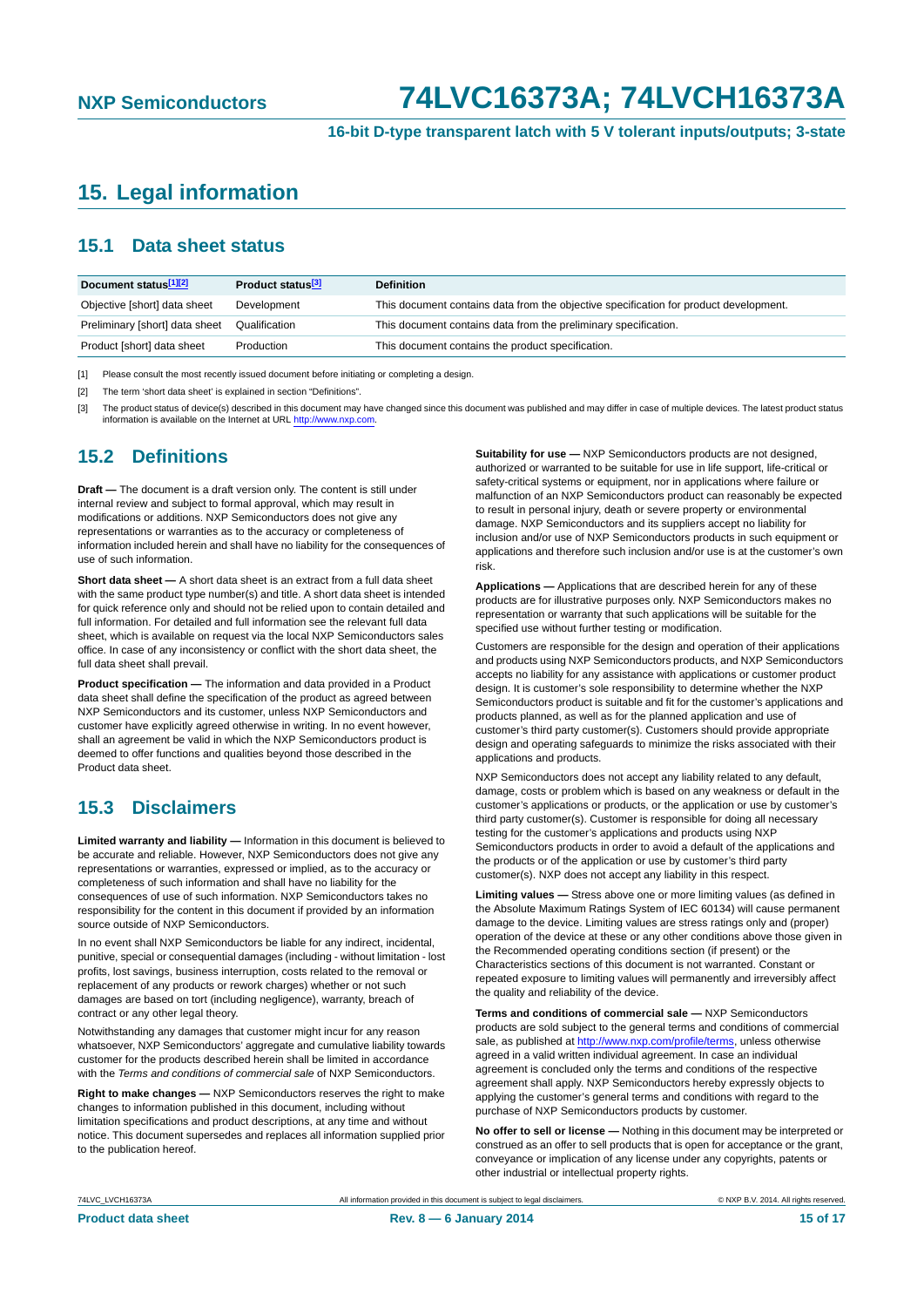#### **16-bit D-type transparent latch with 5 V tolerant inputs/outputs; 3-state**

**Export control —** This document as well as the item(s) described herein may be subject to export control regulations. Export might require a prior authorization from competent authorities.

**Non-automotive qualified products —** Unless this data sheet expressly states that this specific NXP Semiconductors product is automotive qualified, the product is not suitable for automotive use. It is neither qualified nor tested in accordance with automotive testing or application requirements. NXP Semiconductors accepts no liability for inclusion and/or use of non-automotive qualified products in automotive equipment or applications.

In the event that customer uses the product for design-in and use in automotive applications to automotive specifications and standards, customer (a) shall use the product without NXP Semiconductors' warranty of the product for such automotive applications, use and specifications, and (b) whenever customer uses the product for automotive applications beyond

NXP Semiconductors' specifications such use shall be solely at customer's own risk, and (c) customer fully indemnifies NXP Semiconductors for any liability, damages or failed product claims resulting from customer design and use of the product for automotive applications beyond NXP Semiconductors' standard warranty and NXP Semiconductors' product specifications.

**Translations —** A non-English (translated) version of a document is for reference only. The English version shall prevail in case of any discrepancy between the translated and English versions.

### <span id="page-15-0"></span>**15.4 Trademarks**

Notice: All referenced brands, product names, service names and trademarks are the property of their respective owners.

### <span id="page-15-1"></span>**16. Contact information**

For more information, please visit: **http://www.nxp.com**

For sales office addresses, please send an email to: **salesaddresses@nxp.com**